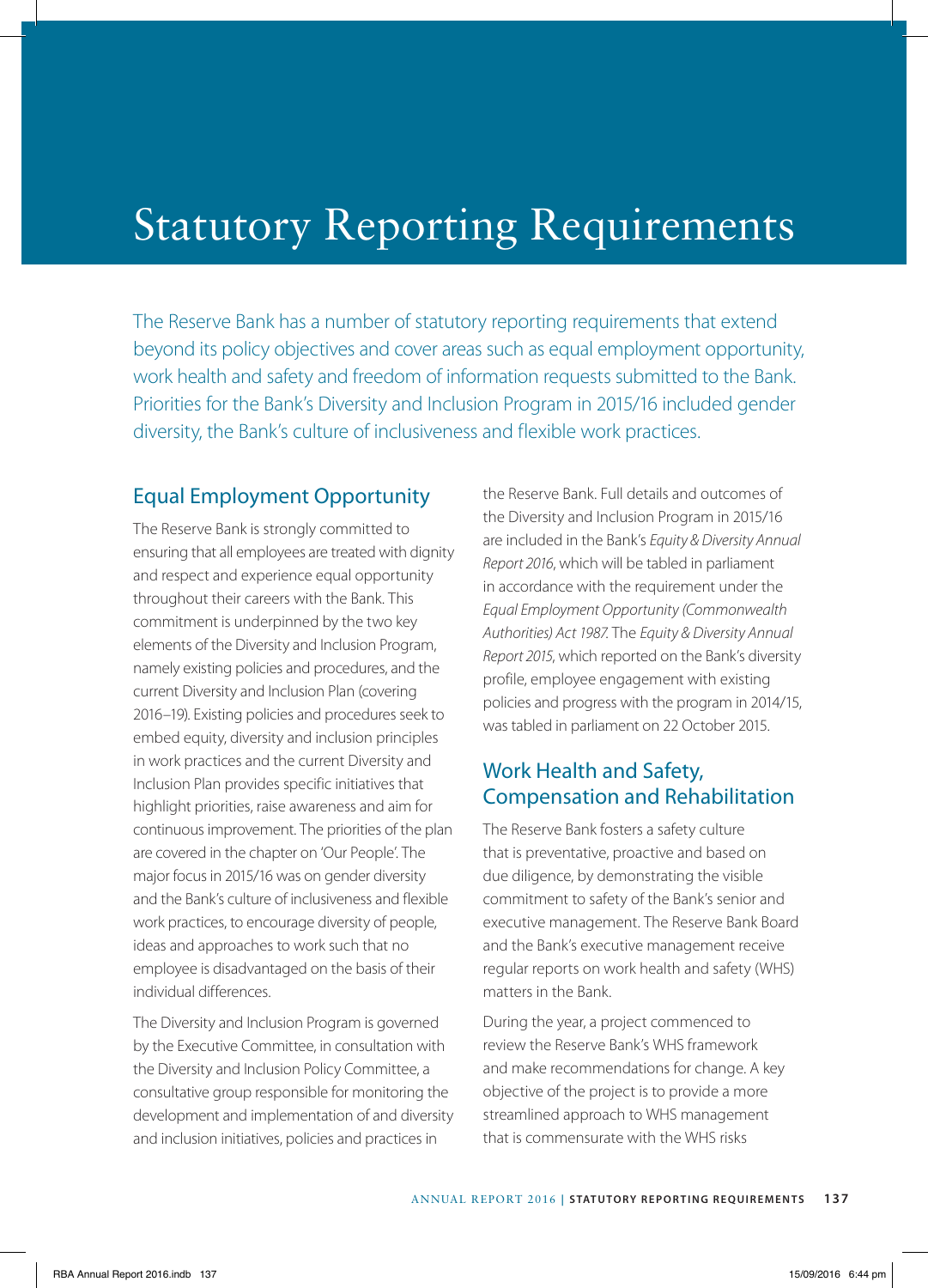All employees are treated with dignity and respect and experience equal opportunity throughout their careers with the Bank

the Bank faces and clearly outlines roles and responsibilities. Ongoing training was provided to management, workers and health and safety representatives on contemporary WHS matters, including mental health. The Health & Wellbeing Program is designed to maximise the physical and psychological health of employees through promotion of positive health outcomes and prevention of potential health risks and problems. The types of initiatives and activities conducted during the year in review fell into two categories:

**•** physical health activities, such as fitness classes at Head Office, an annual health challenge, health checks and influenza vaccinations

**•** mental health initiatives such as piloting a targeted resilience program, providing an Employee Assistance Program (EAP) and facilitating seminars and providing information on topics related to mental health and wellbeing.

There were 41 reported WHS incidents between 1 July 2015 and 30 June 2016, 2 per cent lower than the previous year. Around 22 per cent of the incidents were sporting injuries sustained during breaks. Five of the reported incidents required notification to Comcare. Accepted workers compensation claims remained low at two in 2015/16, with both involving sporting injuries sustained during breaks. Overall, the Reserve Bank's Lost Time Injury Frequency Rate (number of lost time injuries per million hours worked) for 2015/16 was 1.0, compared with 0.5 in 2014/15 and 1.2 in 2013/14, and a little lower than the industry average. One internal investigation relating to WHS matters was conducted by the Bank in 2015/16. No investigations were conducted by Comcare during 2015/16 that related to businesses or undertakings conducted by the Bank, and no improvement, prohibition or non-disturbance notices were issued to the Bank by Comcare under Part 10 of the *Work Health and Safety Act 2011* (WHS Act).

In terms of the WHS Act and the conditions of its licence as a Licensed Authority under the

| <b>Action</b>                                                           | 2015/16          | 2014/15 |
|-------------------------------------------------------------------------|------------------|---------|
| Death of a person that required notice to Comcare under section 35      |                  |         |
| Serious injury or illness of a person that required notice to Comcare   |                  |         |
| under section 35                                                        |                  |         |
| Dangerous incident that required notice to Comcare under section 35     |                  |         |
| Internal Investigations conducted                                       |                  |         |
| Investigations conducted under Part 10                                  | $\left( \right)$ |         |
| Notices given to RBA under section 90 (provisional improvement notices) |                  |         |
| Notices given to RBA under section 191 (improvement notices)            |                  |         |
| Notices given to RBA under section 195 (prohibition notices)            |                  |         |
| Directions given to RBA under section 198 (non-disturbance notices)     |                  |         |
| Source: RBA                                                             |                  |         |

#### **Summary of Notifiable Incidents, Investigations and Notices under the WHS Act**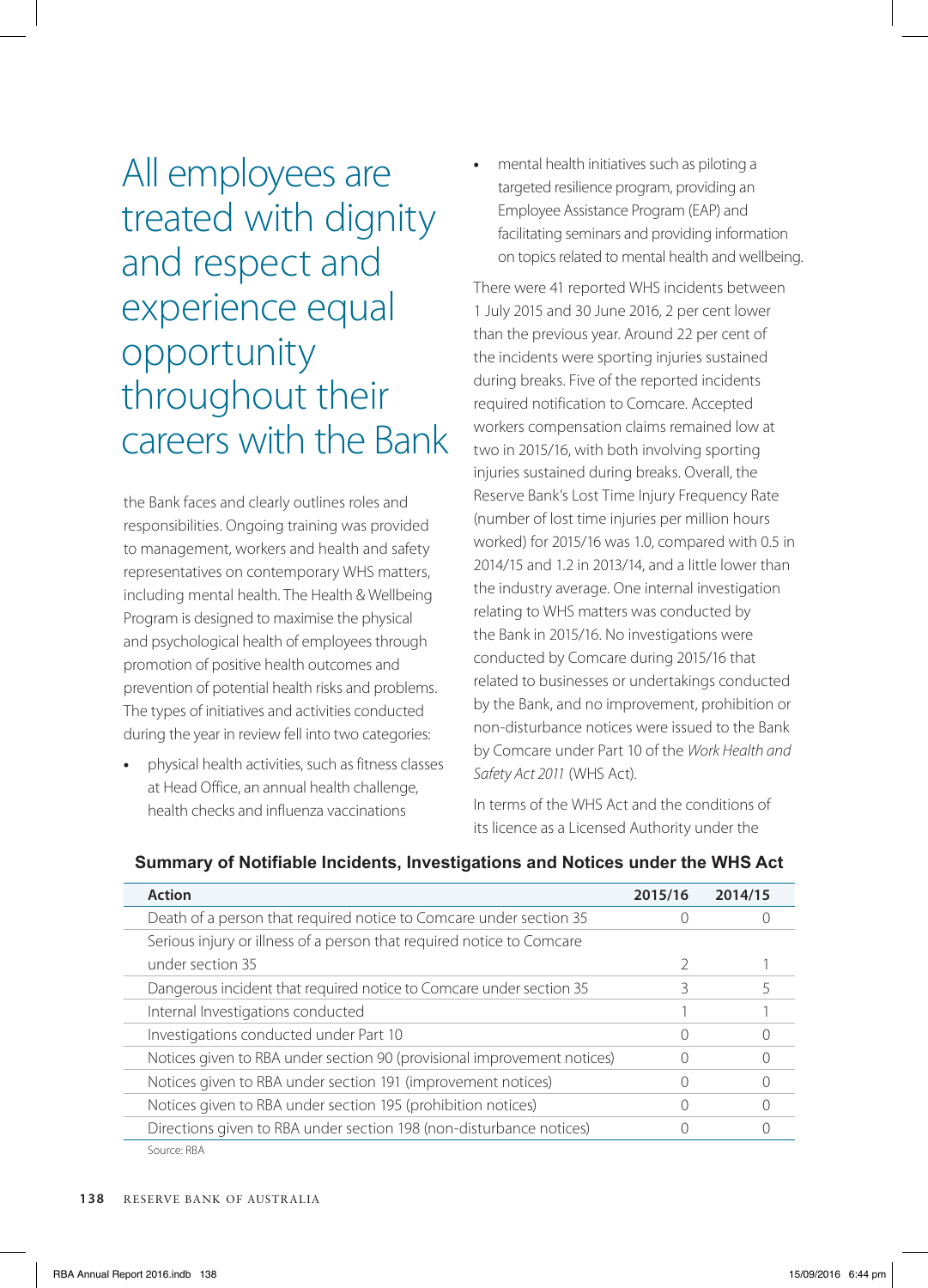*Safety, Rehabilitation and Compensation Act 1988*, the Reserve Bank is required to report to the Safety, Rehabilitation and Compensation Commission each year on WHS and workers compensation and rehabilitation matters as they affect the Bank. Compliance with the relevant legislation – and the conditions of its licence as a Licensed Authority – was validated during the period by external audits of the Bank's safety, compensation and rehabilitation arrangements. The Safety, Rehabilitation and Compensation Commission subsequently confirmed that the Bank retained the highest rating (Tier 3) for its prevention, claims management and rehabilitation practices in each area for 2016/17.

### Freedom of Information (FOI)

The Reserve Bank is an Australian Government agency subject to the *Freedom of Information Act 1982* (FOI Act). As required by Part II of the FOI Act, the Bank publishes information to the public as part of the Information Publication Scheme (IPS). Details of the Bank's obligations under the FOI Act and the IPS can be found on the Bank's website at <http://www.rba.gov.au/foi/index.html>.

Eleven requests for access to documents under the FOI Act were received in 2015/16. Access was granted in part in response to three requests. No relevant documents were found in response to two requests. Access to documents was denied in response to three requests and two requests were withdrawn. One request was outstanding at the end of the financial year. Information that was released in response to FOI access requests was published on the Reserve Bank's website, as required by the FOI Act, with RSS feeds to these releases also available.

One application was received for the internal review of a decision in 2015/16. As required by the FOI Act, a fresh decision was taken, with the original decision being affirmed in this instance. The estimated amount of staff time spent dealing with all aspects of FOI requests in 2015/16 was around 230 hours, compared with around 323 hours in 2014/15. The total cost to the Reserve Bank of administering the FOI Act in 2015/16 is estimated to be about \$59 900, compared with \$81 400 in the previous year. No processing charges were levied in 2015/16 (charges levied and received in 2014/15 amounted to \$460).

### Regulatory Developments

In April 2016, the Reserve Bank was granted an exemption by the Australian Transaction Reports and Analysis Centre (AUSTRAC) from almost all of the substantial obligations of the *Anti-Money Laundering and Counter-Terrorism Financing Act 2006* (the AML/CTF Act). The Bank, like many central banks around the world, had previously sought and been granted exemptions from various anti-money laundering/counter-terrorism financing (AML/CTF) legislative obligations, on the basis that the Bank's financial services activities form part of its central banking policy functions and/or present low or no money laundering or terrorism financing risk. Over time, the number and nature of the Bank's exemptions had created complexities, with the result that the Bank and AUSTRAC agreed that a more practical way forward would be to grant the Bank a general exemption from all of the substantial obligations of the AML/CTF Act other than those relating to the reporting of suspicious matters. In its application for this exemption, the Bank committed, as a matter of policy and best practice, to continue to undertake risk management activities in relation to money laundering and terrorism-financing risks on a voluntary basis and in a manner consistent with the principles in the AML/ CTF Act. Consequently, the Bank has developed a new AML/CTF framework to identify, mitigate and manage the risk that the Bank may be involved in or facilitate money laundering or terrorism financing. This new framework is overseen by the